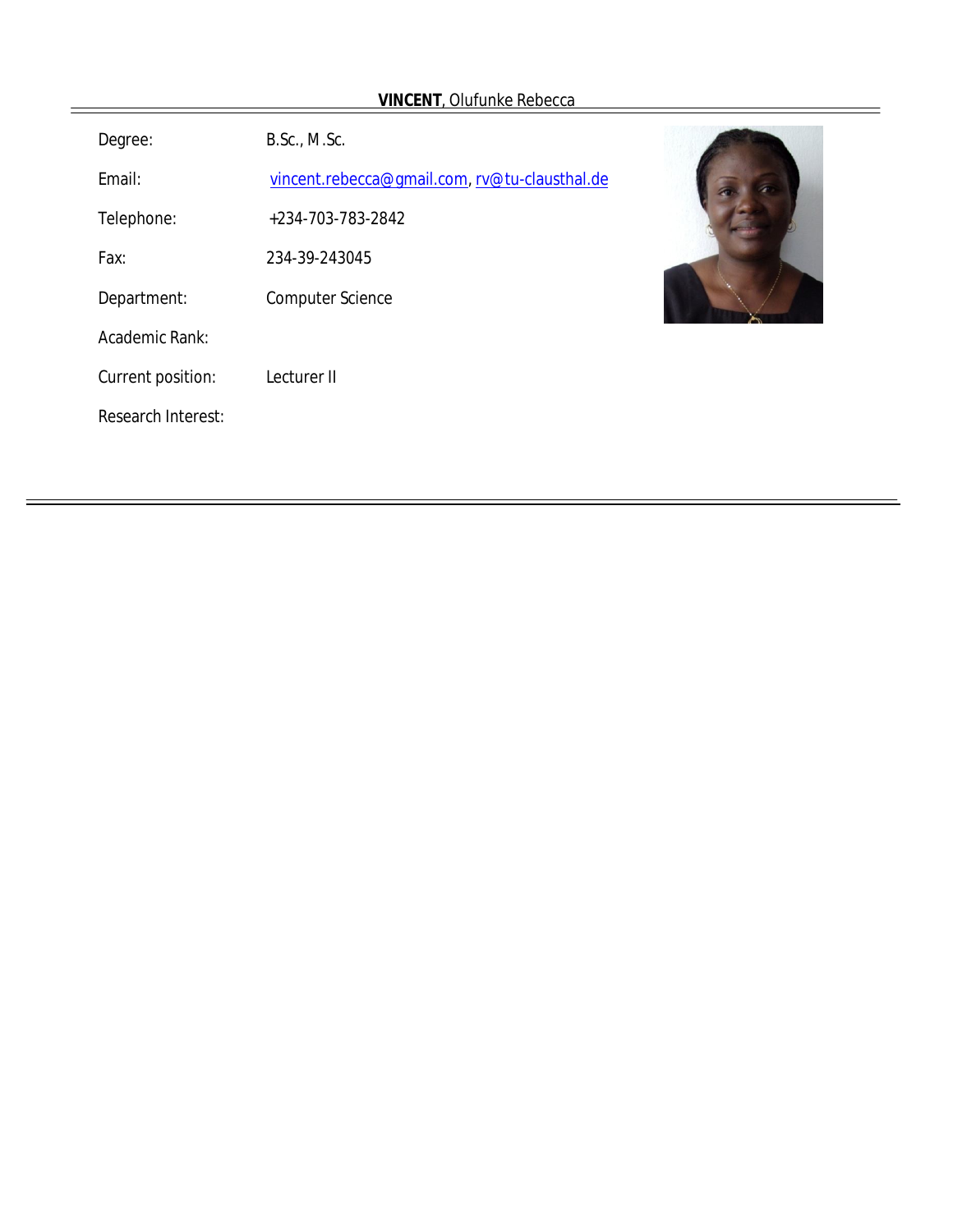#### **DETAILED RESUME**

# **ACADEMIC DEGREES WITH DATE**  Master of Science in Computer Science (Distinction) 2005 Bachelor of Science in Mathematical Sciences 2000 **INSTITUTIONS ATTENDED WITH DATE** University of Agriculture, Abeokuta, Ogun State 2005 University of Agriculture, Abeokuta, Ogun State 2000 • Federal College of Education, Osiele, Abeokuta, Ogun State. 1996.

#### **MEMBERSHIP OF PROFESSIONAL BODIES**

- Member, Nigeria Computer Society , (NCS)
- Computational Intelligence Group, Institute of Informatics, Technical University of Clausthal, Clausthal-Zellerfeld, Germany.

# **PRIZES, HONOURS, NATIONAL AND INTERNATIONAL RECOGNITIONS.**

- Federal Government Scholarship Award 2002/2003 Session
- Visiting Research Studentship, Institute of Informatics, Clausthal University of Technology, Germany, 2008 to 2009.

#### **COURSES TAUGHT**

#### **Courses Taught:**

I have taught the following courses in the Department:

- 1. CSC 202 Algorithms and Programming
- 2. CSC 328 Computer Applications
- 3. CSC 201 Computer Programming
- 4. CSC 317 Computer Center Management
- 5. CSC 315 File Organization and Data Processing
- 6. CSC 251 Numerical Analysis I.

STUDENT SUPERVISION: Undergraduate: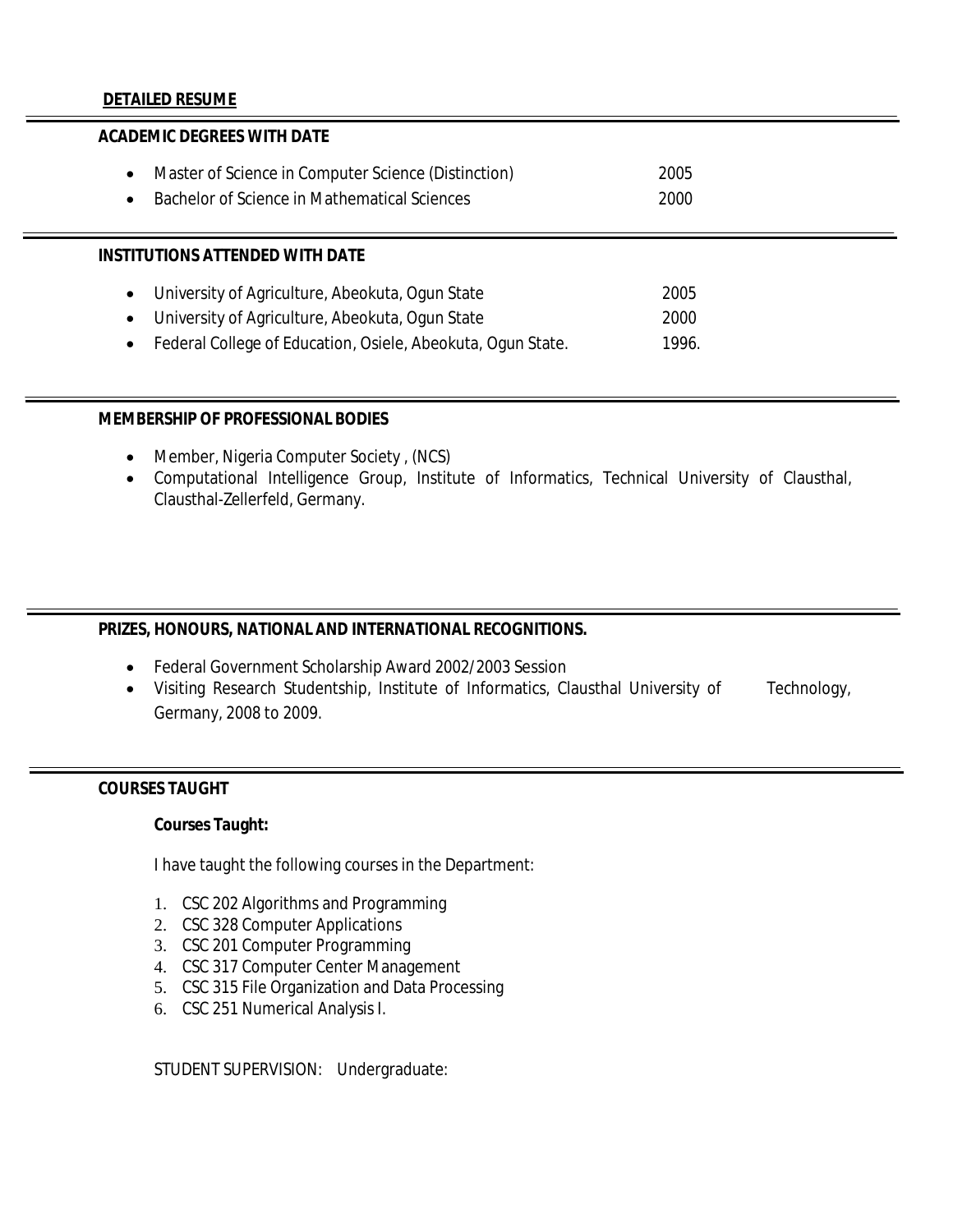- 6 Students in 2005/2006 Session
- 11 Students in 2006/2007 Session
- 12 Students in 2007/2008 Session

#### **RESEARCH CONDUCTED**

 Mobile Agents and Electronic Commerce: Study of Mobile Agents Technology for E-Commerce. A case study of Card Payment System.

#### **PUBLICATIONS**

- 1. *Project & Dissertation*
	- 1. **Vincent, O. R. (2000)**, "Numerical Solutions to Initial Value Problem of First Order Differential Equations using Runge-Kutta-Felberge", Undergraduate Project, University of Agriculture, Abeokuta, Ogun State, Nigeria.
	- 2. **Vincent, O. R. (2005), "**An Improved Algorithm for Transform-Based Image Compression", M. Sc. Dissertation, University of Agriculture, Abeokuta, Ogun State, Nigeria.

# 2. *Published Journals Articles*

- 1. Folorunso, O. and **Vincent, O. R.** (2007). Edge Detection: A Knowledge Management Technique for Visual Scene Analysis, Journal of Information Management and Computer Security, UK, Vol. 15 No 1, 23-32. http://www.emeraldinsight.com/Insight/viewContentItem.do?contentType=Article&content  $Id = 1596328$
- 2. Folorunso, O., Ogunde, A and **Vincent, O. R. (**2006). Knowledge Management in Business Process Redesign: An Information Visualization Approach, Journal of Applied Computer Science, Poland, Vol. 13, No. 2, 39-52. http://edu.ics.p.lodz.pl/mod/resource/view.php?id=1927.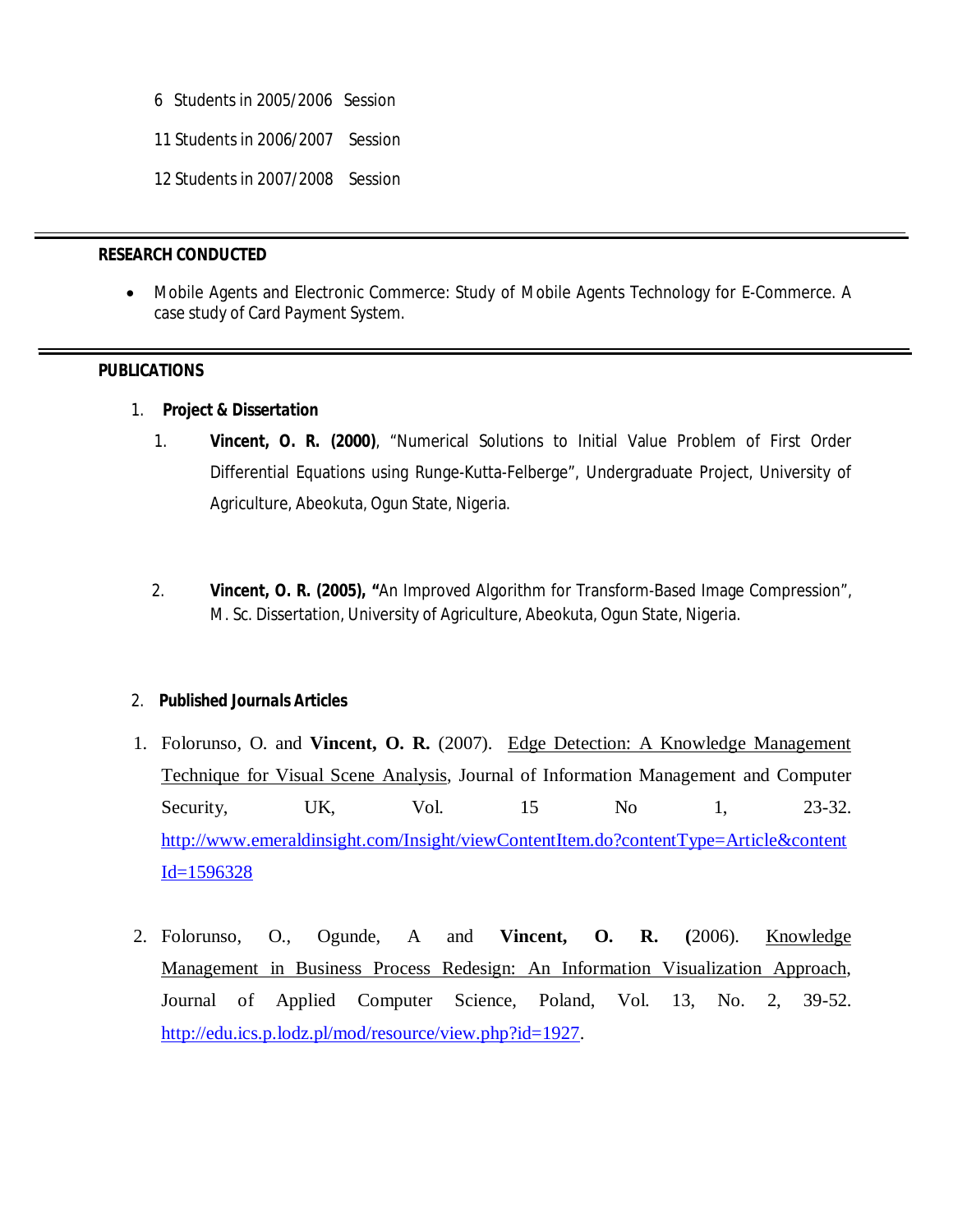- 3. **Vincent, O. R.**, Folorunso, O. and Agboola, A. A. A. (2006). A Modified Algorithm for Transform-Based Image Compression, Journal of Computer Science and its Applications, Vol. 13 No. 1, 41-48.
- 4. **Vincent, O. R.** and Folorunso, O. (2008)**.** On the Concept of using Thresholding for Experimental Properties of Discrete Wavelets Transform and Noise Reduction*,* Journal of Computer Science and its Applications, Vol. 15. No. 2, 121-130.
- 5. **Vincent, O.** R., Folorunso, O. and Akinde A. D. (2009). On Consolidation Model in E- Bill Presentment and Payment, Information Management and Computer Security, Vol. 17 No. 3, 234-247. http://www.emeraldinsight.com/Insight/viewContentItem.do;jsessionid=C28C60EB2623F3 0747A7CCC8624FD82E?contentType=Article&hdAction=lnkpdf&contentId=1800691
- 6. **Vincent, O.** R., Folorunso, O. and Akinde A. D. (2009). An Agent-Based Advert Placement System for Braodcasting Stations, Issues in Informing Science and Information Technology, Vol. 6, 395-404. http://iisit.org/Vol6/index.htm
- 7. Sam-Wobo, s. O., Mafiana, C. F., Onashoga, s. A., and Vincent, O. R. (2007). MONRATE: A descriptive tool for calculation and prediction of re-infection of Ascaris lumbricoides. *International Journal of Tropical Biology, Vol. 55, No. 3 – 4, pp. 755 – 760.* http://www.ots.ac.cr/tropiweb/intpages/vols/vol55-3-4.html.
- 8. **Vincent, O.** R., Folorunso, O. and Akinde A. D. (2010). Improving E-Payment Security Using Elliptic Curve Cryptosystem", Journal of Electronic Commerce Research, vol. 10, Issue 1,27-41.DOI: http://www.springerlink.com/openurl.asp?genre=article&id=doi:10.1007/s10660- 010-9047-z or http://www.springerlink.com/content/c1h70450660l203g/
- 9. **Vincent, O. R.,** Folorunso, O., Akinwale, A. T. and Akinde, A. D. (2010), "Transaction Flow in Card Payment Systems Using Mobile Agents", Interdisciplinary Journal of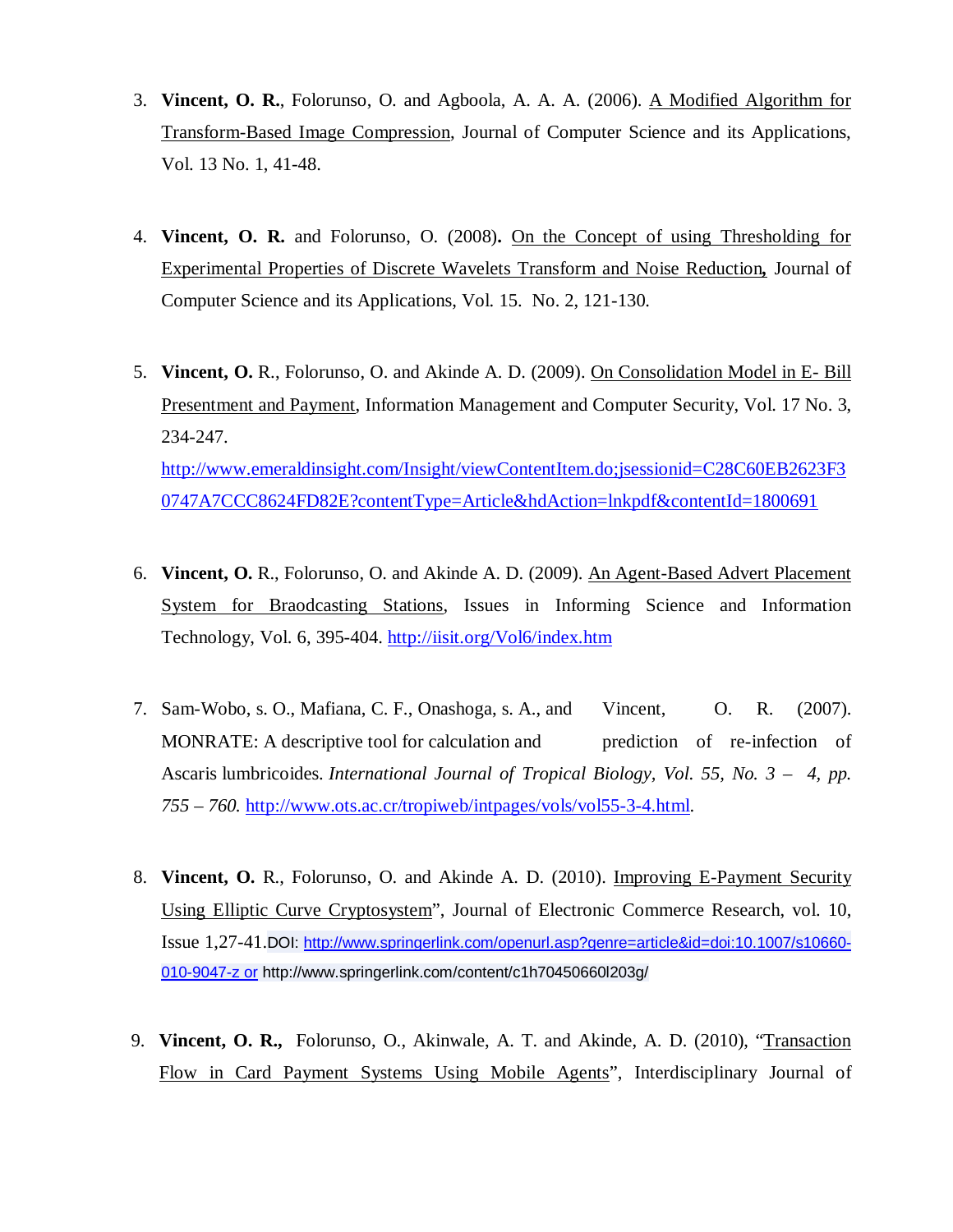Information, Knowledge, and Management, vol. 5, 153-156.

http://www.ijikm.org/Volume5/IJIKMv5p153-166Vincent458.pdf

# *c. Accepted Papers*

- 1) **Vincent, O. R.**, Orunsolu A. A., Bamgboye O.O. and Adeleke A.A(2010), "Economic Meltdown and Challenges in Information Technology: A KMs Approach", *Proceeding of the Information Science and Information technology Education Joint Conference, Italy.* http://Insitet.org/conference/index.htm
- 2) Orunsolu A. A., **Vincent, O. R**., Bamgboye O.O. and Adeleke A.A (2010), "Collaborative Research: A Synergistic Approach to Socio-Economic Development", *Proceeding of the Information Science and Information technology Education Joint Conferenc, Italy.* http://Insitet.org/conference/index.htm

# d. *Referred Conference Proceedings*

- 1. **Vincent, O. R.** (2007). Optimization of Network Bandwidth Using Image Compression, *Proceedings of the National Conference on Advanced Data Computing Communications and Security (2007), 163-167, Kadi, India.*
- 2. **Vincent, O. R.** and Akinde, A. D. (2007). Building Mechanisms of Trust in Securing Electronic Payment System. *Proceedings of the National Conference on Advanced Data Computing Communications and Security (2007), 233-237, Kadi, India.*
- 3. **Vincent**, **O. R.** Dansu, B. M. and Folorunso, O. (2006). Adoption and Infusion of Technology Innovation in the Judiciary Process. *Proceedings of the Second International Conference on Science and National Development (2006), University of Agriculture, Abeokuta, Nigeria* 10-13 Oct 2006. 62-70.
- 4. **Vincent, O. R.** and Folorunso O. (2009). A Descriptive Algorithm for Sobel Image Edge Detection. *Proceeding of the Information Science and Information technology Education Joint Conference, Macon, Georgia USA, 97-107.* http://Insitet.org/conference/index.htm

# **RESEARCH:**

(a) **Research in Progress:**

- 1. Ph. D (In Progress) Department of Computer Science, University of Agriculture, 2005- Till Date.
- 2. Mobile Agents and Electronic Commerce: Study of Mobile Agents Technology for E-Commerce. A case study of Card Payment System.